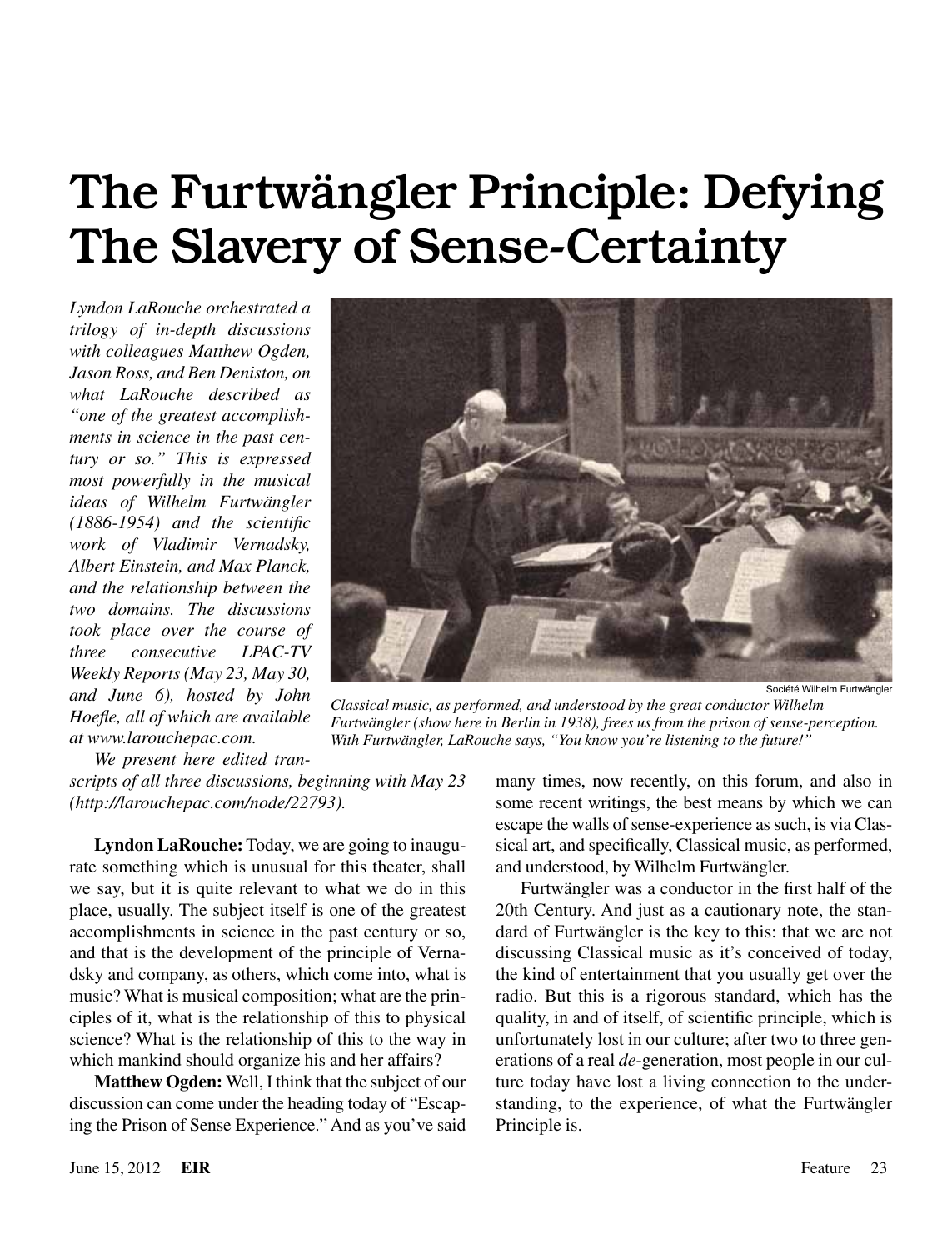And it's precisely this: I would call it the "Furtwängler Principle." Because the principle which he expressed repeatedly, not only in his performances, but also in his writings, is not only a principle, which must inform how music should be performed and understood, but, in fact, the Furtwängler Principle is a *universal physical principle,* which must inform and redefine our view of the entire ontology of the physical universe, as such.

#### **'Between the Notes'**

Now, just to introduce the subject: What is this phenomenon that we describe as the Furtwängler Principle? What is it that makes Furtwängler's performances so characteristically unique? It has been described by Mr. LaRouche, that his first experience of hearing a recorded performance of a symphony, in this case a Tchaikovsky symphony, by Furtwängler, after the conclusion

of World War II, while he was stationed at an Army base outside of Calcutta, was that of total shock—something completely distinct from anything that he'd experienced before. And I believe the way you described it, Lyn, was being practically pulled off of your chair, physically, by the relentless suspension of this performance, from opening to close. This remarkable coherence of the entirety, as a unity, from the beginning to the end.

Also, this has been described by another conductor, $<sup>1</sup>$ </sup> who had the experience of sitting in on rehearsals of Furtwängler's, when he came to Milan, as an "electric



*Furtwängler's predecessor and mentor Arthur Nikisch, in his conducting, imparted an "ineffable" sensation, that existed "between the notes," a phenomenon which we find also in Furtwängler's music.*

tension," which would pervade the orchestra pit when Furtwängler would even walk in. And it's a tension which was all-pervasive, which pervaded not only the tones as such, but the silences between the audible tones when there's no sound.

And then, most recently, Lyn has described this as the "pre-tone" and the "aftertone," which one hears in the mind, as distinct from the audible tone, as such, as heard by the ear.

Furtwängler's predecessor and mentor was a conductor named Arthur Nikisch, to whom he grants much of his experience of what this living principle was, having heard Nikisch's conducting. Nikisch was described as a conductor who was able to give an ineffable, indefinable, mysterious feeling which existed "between the notes."

And I think this idea of what happens "between the notes" is the characteristic phenomenon which we hear in Furtwängler's music. And for the sensitive mind, for someone who has not been made mentally deaf, and whose soul has not been crusted over by popular music and a generally cynical culture, which we have today, upon listening to a performance, a recorded performance—anything, of Wilhelm Furtwängler, one will hear this immediately—and it will grab you, too! And you will have, invariably, extreme difficulty in putting this into words.

It's this "mystery" itself, which allows us to, as I said, peek into that world, which lies outside the prison walls of our sense experience.

What Furtwängler's secret was, ontologically: If the mind can experience something other than, something which is independent, and comes prior to sensation as such, then that means that the mind is not contingent upon sense experience. It's not an aggregate, the summation of all of its sense experience, prior to that moment. Rather, the sensory experience itself, which

<sup>1.</sup> Claudio Abbado, as quoted in *The Devil's Music Master,* by Sam Shirakawa (pp. 349-50). "Even when Furtwängler walked into the pit, there was tension around him like electricity. In the rehearsals, he would go over certain parts again and again, patiently explaining what he wanted, patiently, everything patiently. And slowly, this wonderful warm sound came out of the orchestra, and the tension, always this wonderful tension from beginning to end. He was one of the few musicians who could create tension even in the pauses when there was nothing but silence. That continuity, that flow was something I will never forget. Those rehearsals and the performances were something very special for me."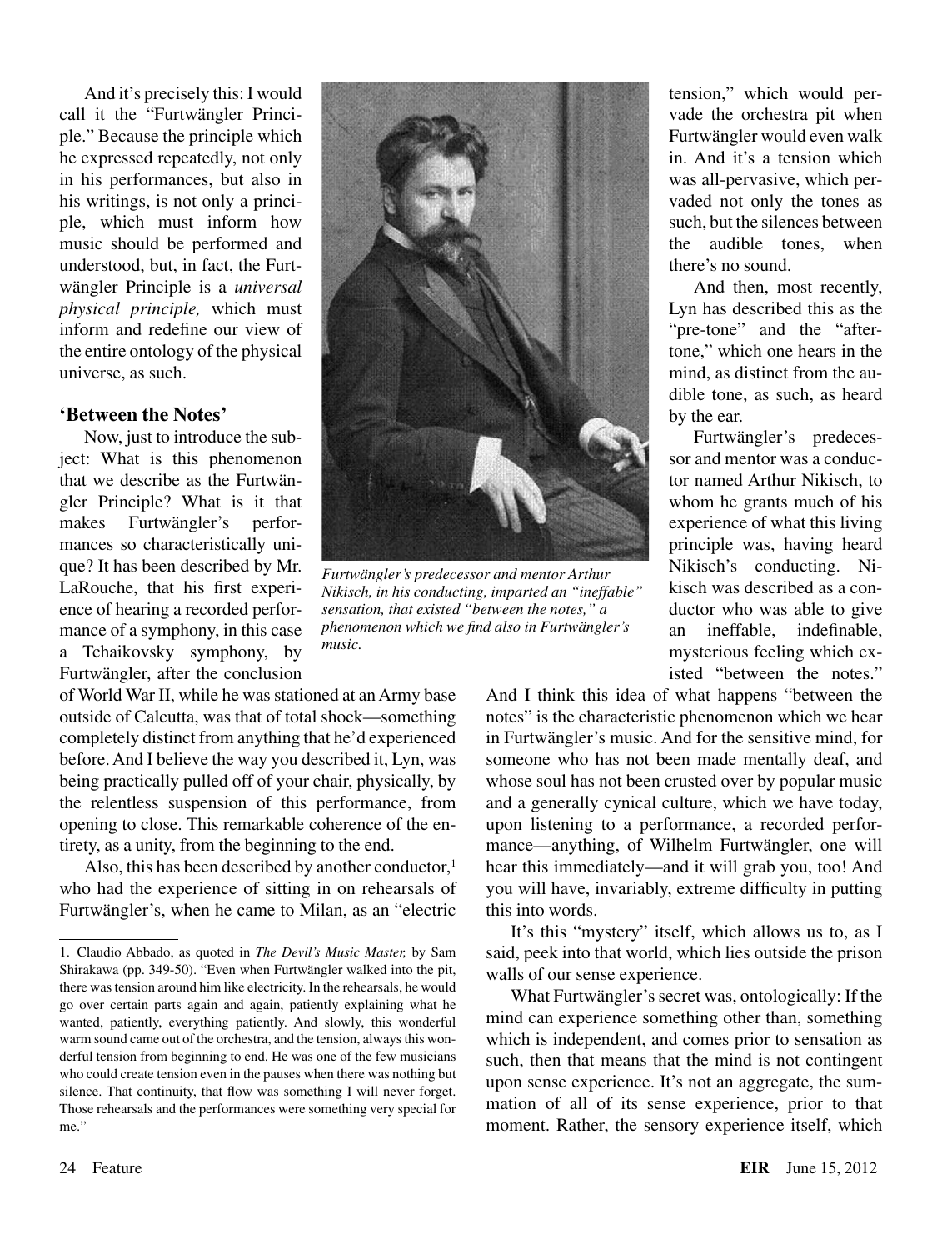comes from a lower chemical or physical domain, becomes subordinated to, and contingent upon the more necessary substance of mind. And not only does this turn on its head the reductionism of the way that we're told to view the human mind today, and invert it, turning it completely inside-out, but it also allows us to invert the entire bottom-up ordering of the universe, to establish what's actually a clear, top-down hierarchy, an ontological hierarchy of a creative universe as such.

So, with that said, I would assert that Furtwängler understood this, in its *full* implications—the full universal implications of this idea—which he discovered from inside his world of music, but understood this as a universal principle of the creative human mind, and of the creative universe.

Just to put some meat on that assertion, this is one short passage of one of the writings of Furtwängler. He said: "Let us consider the activity of artistic creation. When we look more closely at this process, we find that we can distinguish two levels. On the first, each individual element combined with those adjacent to it, to form larger elements. And these larger elements then combine with others, and so on, a logical outward growth, from the part to the whole. But on the other level, the situation is the reverse. The given unity of the whole controls the behavior of the individual elements within it, down to the smallest detail. The essential thing to observe, is that in any genuine work of art, these two levels complement each other, so that the one only becomes effective, when put together with the other."2

## **Classical Music and Physical Science**

This is one of the most ontologically precise statements of scientific principle that you could ask for, from anybody, in the entirety of the 20th Century. And it's not a coincidence that this echoes several of the greatest scientists that were alive at exactly the same time—two specifically, Albert Einstein and Max Planck. And not coincidentally, both of these scientists required as their recreational activity—actually, the moment in which they, as Einstein said in his own words, made their greatest scientific discoveries—the practice of Classical musical performance. Planck was a very skilled pianist and organist, and Einstein was a skilled violinist, who played in many string quartets.

Vernadsky himself, also a contemporary, said that some of his greatest insights into the living quality of the universe, came when he was listening to great Classical music.

So, this is not a coincidence: that Furtwängler, a musician, also turns out to be a great physical scientist in his own right. Because the very playground of the human mind, for the human mind to discover its identity as a creative substance, and to then see the reflection of the universe in that, *is* physical science. And this is what we're participating in, with the performance and understanding of great Classical art.

So, it's also not a coincidence, that what Furtwängler stated in the passage that I just read—that the given unity of the whole dictates the behavior, down to the smallest detail of each individual elemental part—that this echoes the greatest philosopher of the last three centuries, at least, Gottfried Leibniz, who, in many places in his writings, in the *Principles of Metaphysics*, in *The Monadology*, in an essay he wrote on the "Ultimate Origination of the Universe," everywhere in his writings, exactly the same idea is expressed: that nowhere in finite things as such, or the aggregate of all the finite things, can we find the sufficient reason for that finite thing. But rather, the existence of a superior substance, which necessarily has to lie outside the finite thing, or the aggregate of all finite things, a dominant One, which lies outside and above these things as such, is the only place in which we can locate the ontologically sufficient reason for the existence of finite things.

And so, it's absolutely not a coincidence, that what Furtwängler discovered is not exclusively a principle of music per se, but rather, is a universal physical principle, which contains within it the ontology of the entire universe. Because—and this is the significance of Leibniz, and also the significance of LaRouche: When you start from the standpoint of the existence of a Creator, which is that necessary substance, which has created all of the finite things; and then the fact that man is in the image of that Creator—when you start from that, then, only then, can you understand what we're experiencing, as a sacred experience, with the performance and composition of Classical music.

Now, what I want to have some fun with momentarily, is taking a look at what the Furtwängler Principle allows us to do, to overthrow all of our ingrained and habituated notions of linear, chronological clock-time.

If it's true, as Furtwängler stated in the passage that I quoted, that you have a simultaneous, dynamic,

<sup>2.</sup> *Furtwängler on Music: Essays and Addresses*, Ronald Taylor, trans., "Thoughts for All Seasons" (London: Scolar Press, 1991), pp. 123-124.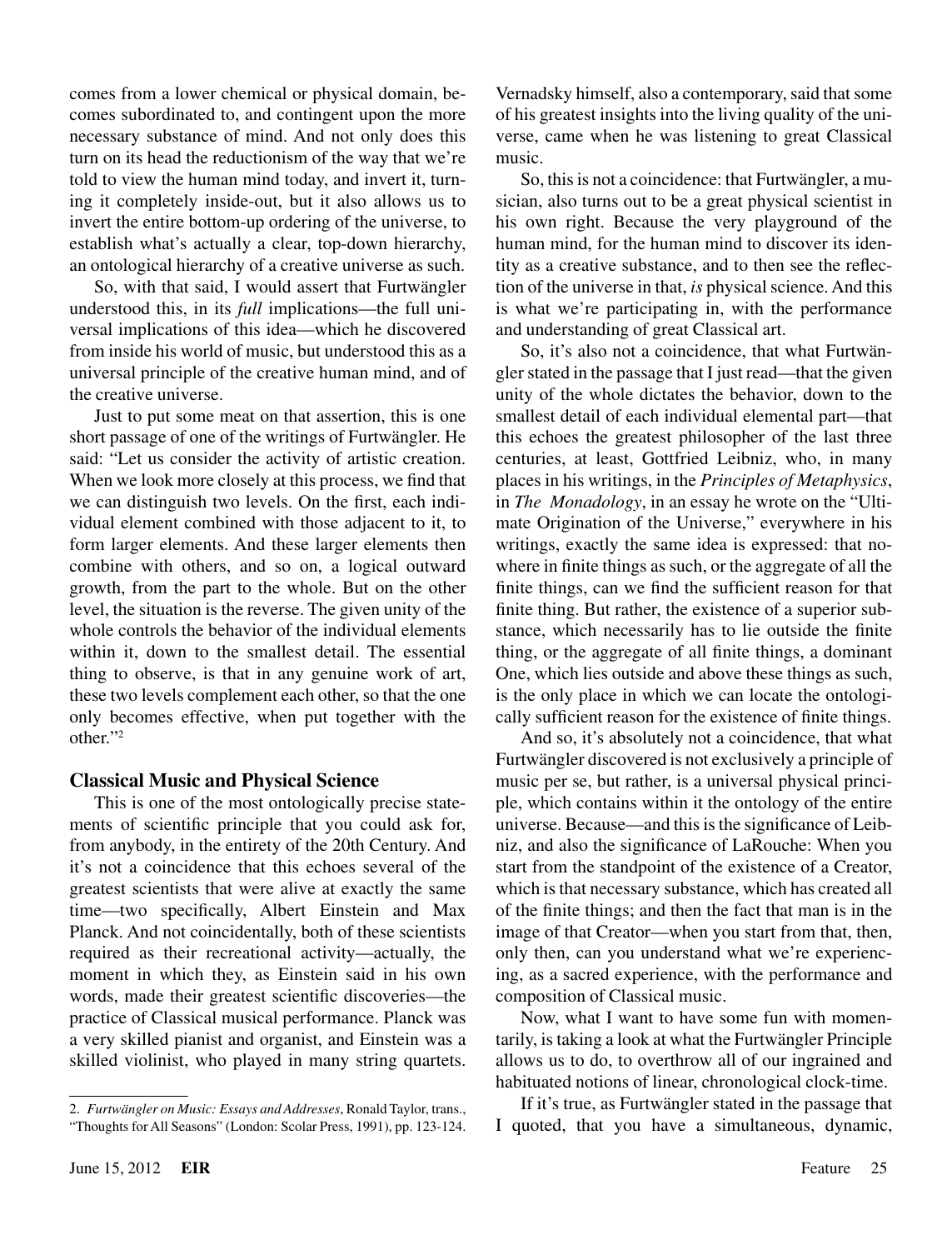mutual reciprocity between the whole and the parts, with the dominance belonging to the whole, then, where—and also when—does that whole, in a piece of Classical music, exist? If the reason, or the cause of the existence of any of the parts can not exist in the parts alone, can not exist in the finite parts themselves, then it's this superior whole which dictates the behavior and the very existence of all of these parts as such, then where does that whole exist, if it can not exist in any moment of experienced, so-called time?

So, if we're talking about something which can't exist anywhere in sensed experience, and can't exist anywhere within the parts of this mere succession of tones, as such, then at no moment, can the sensed experience, can the mental experience of the whole be perceived by the senses. However, if this whole must exist *at all times*, and always dictating the behavior of all its parts, the question is: Where and when can we locate the existence of this unifying whole?

If you put yourself into the shoes, for a moment, of a performer, and understand that at every moment of this experienced process, as such, there has to be, necessarily, the yet-to-be-completed totality existing within the *mind's* ear of the conductor, then you're dealing with something which contradicts *all* ideas of linear clock-time as such! You're talking about something which lies completely outside of the moment in time, lies completely outside of the idea of mere sequential time, and you're dealing with a domain in which the conductor himself—and Furtwängler describes this vividly—is as if listening to the future, as if listening to the whole upon completion, which has not yet occurred in sensual experience. You haven't yet arrived there, for the experience of the senses, but one is listening *backwards*, from the standpoint of a non-experienced, or not-yet-experienced, future totality of the whole.

And so, this listening "from the future," as he navigates the unfolding of each of the parts in the present, *this* is the experience of the performer, this is the experience of Furtwängler, the conductor. And this is what Lyn, in various places, has called "the memory of the future," where you actually have the echoing of the future, into the "ear" of the present.

And so, this can not exist as isolated from the other, because the coming-into-being, the becoming of this whole, is something which is unfolded over the course of experienced time, but the other directionality of listening backwards from future-time, is this interaction of the whole, as situated above time as such, and outside of experienced time, the interaction of this whole, and then the process of the parts of the temporal performance in time: The interaction of the "above-time" with the "in-time"—this is the mental experience of the performer.

## **'Near' Sound and 'Far' Sound**

And one way in which Furtwängler expresses this, what I would call a "dynamic quality of musical spacetime," is, he uses two terms: He uses the expression, the *Nahören*, which you could say is the "near-sighted sound of the present moment"; and the *Fernhören*, which is the "sound from afar," the "far-sighted sound" of the whole, of the future upon completion of the totality.3

And it's this constant interaction, the constant collision, between *Nahören* and *Fernhören*, which is the experience, *in each moment* of passionate performance, of this piece of music. Furtwängler says that the two of them meet and intersect at each moment. And it's this collision, this intersection between listening to the present from the future, and listening to the future from the present, which is the relentless tension, which expresses itself as the experience of preceding preconsciously, and also the ghostly after-presence of the tone, as such, as simultaneously experienced in the human mind. So, this dual directionality, of listening to the present from the future, and to the future from the present, is what Furtwängler described.

Now, significantly, this same *Fernhören* of Furtwängler was rather famously described by Wolfgang Amadeus Mozart, in a passage from a letter I think he wrote to his sister, that describes his experience, what it means to be inside the mind of a composer. And in the same way that Furtwängler describes this *Fernhören*, Mozart's description was an "overhearing" of a piece, "as if from above," which is not a succession of parts, it's not a sequence of tones, or a mere succession of phrases, but something that occurs one after another, not something which occurs all at once, instantaneously, as if in a single breath, in a single moment. He uses the description of seeing a beautiful face: We don't see its parts, we see the face in a single instant.

So, this experience, of the "hearing from above," or

<sup>3.</sup> For example, see fragments in *Wilhelm Furtwängler: Notebooks 1924-1954*, Shaun Whiteside, trans. (Quartet Books, 1995). See also: Wilhelm Furtwängler, *Ton und Wort: Aufsätze und Vorträge 1918-1954* (Wiesbaden: F.A. Brockhaus, 1955).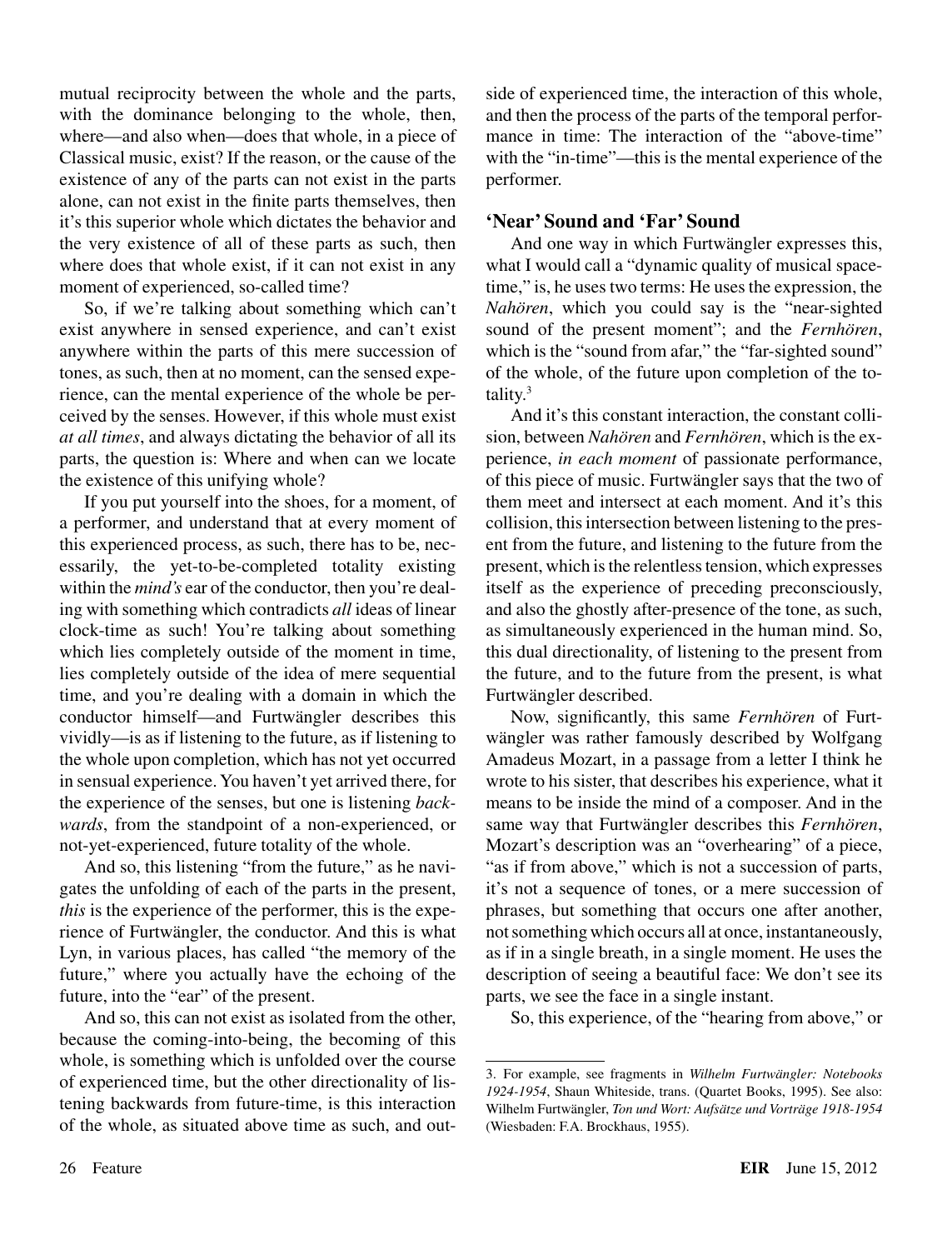

*"The characteristic of a successful economic forecaster, which I claim to be," LaRouche declared, "is precisely that you are anticipating the future." Figure 1, first published in EIR in 1987, documents the success of LaRouche's forecasts, contrasted to the failures of his opponents.*

that we think we taste, see, hear, and we think of as being real?

As we saw from Leibniz, this is necessarily so.

And so, therefore, I think, with this understanding, and allowing ourself, out of the corner of our eye, to understand this world which exists, which can be accessed most efficiently for the sensitive soul and the sensitive mind, through the standard of performance of Classical art as set by Wilhelm Furtwängler, we've at least glimpsed the world that lies outside of the walls of the prison of our sense-perception.

#### **The Future Shapes the Present**

**LaRouche:** There is a complement to what Matt's just presented, in my own work in economic forecasting. Because every forecaster I've run into—that is, in the formal area of economic forecasting—has been intrinsically incompetent (**Figure 1**). And the reason is simply, as we've done studies at this table and so forth on the life-cycle, the process of living processes within our universe as we know it: that the future shapes the present.

Now, that's what I do. Every forecaster I run up

the *Fernhören* of the whole, of the unity of the whole—where does Mozart say that this experience takes place? Nowhere in sense experience, nowhere in the succession of mere chemical or physical sensations as such, but in the imagination.

And if we're understanding the mere shadowland of sensed experience as the pale shadows cast, as if from the unheard melodies, from the imagination to bring this back to our point of ontology: If the whole is more real, in terms of substance, than the contingent, subordinate parts, then must not this imagination—the only domain in which this supra-temporal whole can all at once exist—be therefore necessarily more real in terms of substance, than the world that we sense? The world FIGURE 1 **How EIR Predicted the Volcker Collapse**

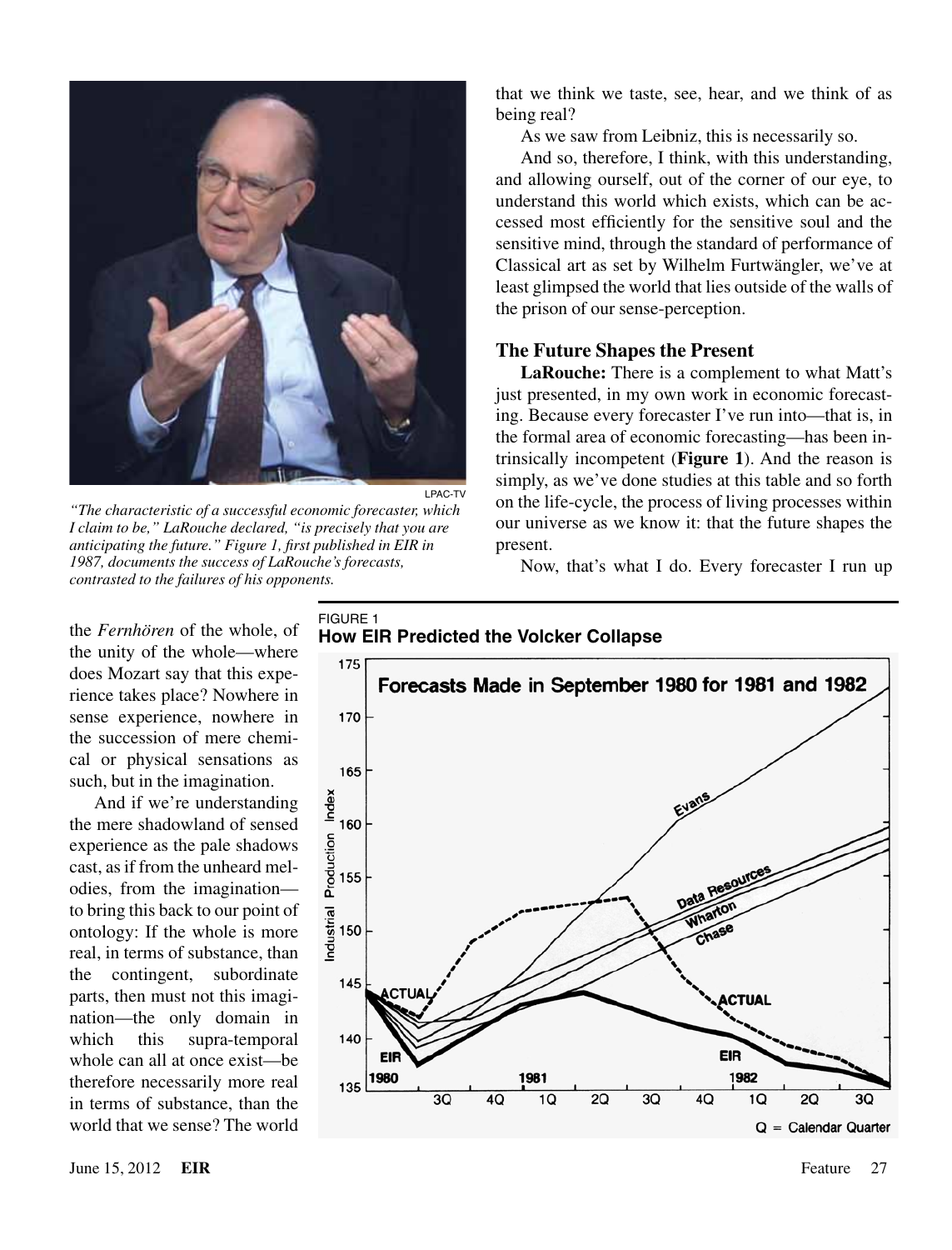against, would-be forecaster, has been intrinsically a failure, incompetent, because the future, just as in the case of our studies of living processes of the principle of the future, which we call "growth," or "development," or "revolution," or whatever, a principle is added to the repertoire which changes the character of the whole process.

Now, most people in economics are conditioned to believe that the deductive method is the method that determines the present economy. And every economist I've known on this matter has been incompetent, and is incompetent, because they always take the so-called "realistic," deductive approach. Now, the characteristic of living processes generally, and the characteristic of the human mind, the characteristic of a successful economic forecaster, which I claim to be, is precisely that you are anticipating the future.

Now, the question of the future in economics takes a very specific form: You are defining a change, a change in what you're doing. You are not deducting from what you know, you are creating something new that takes you beyond. And all creative artists, all creative scientists think that way. Economists, generally, do not. There

are some economists who have a stroke of genius in them, but it's not the way they were trained in their profession. They've gone outside their profession and they become competent by reaching into the area of creativity. Creativity is simply recognizing a future which lies beyond experience. Creativity means searching for a future event, a future development, which does not exist in the present or past. That's creativity.

And what does that mean? Well, in physical science, as applied to economics, you have an innovation of some quality. The easiest way to explain this kind of thing is with physical science, when you make a new discovery of a new principle, and essentially that's what they call it. Creativity in mathematics or in physics, is always discovering a new principle that you didn't have before; it's discovering a principle the other guys didn't have. The other guy will take the deductive approach, stick in there, defend himself deductively by saying, "experience has proven to me, that BOOM!"

And it means the guy's a failure! He has failed from the beginning, because he has failed to recognize the importance of the discovery of a principle. And to have a principle, we do that, by what? We define a problem: We define a failure in the system. We seek out, to imagine

Creative Commons

*Johannes Brahms (1833-97) is almost the last scientist of music; when he died, music was almost dead, except for echoes from the past. Brahms is shown here in 1853.*

what the secret to that failure can be.

And that's the same thing in music.

Mankind is essentially distinguished from the animal by creativity. That's the nature of mankind, the essential nature of mankind—it's creativity. It is always reaching into the future. It is always discovering a principle that did not exist before. And in making discoveries like this sort of thing, once you get into a state of anticipation, a moment of suspension, in any time you're doing something creative, in all my experience in this sort of thing, there's always a moment of tension, and you wonder if you can make the next leap to the next level.

And the competent economist they're very rare; they mostly imitate something that was forgotten and they figure it out again, and say,

"Oh, this was wonderful, we should have considered this before." But in all scientific work, it's the same. You recognize that everything you now are doing, is probably intrinsically stupid. Not that it was stupid in the past, but it *is* stupid going into the future. And if you can not make that gesture of getting into the future, as like a surprise, the effect of having a surprise of discovery—not only a surprise, but you realize that it's valid, that it works, it can be used. And the same thing in music. The same thing as all Classical artistic composition.

And the problem in today's society is, there are very few people who are capable of thinking creatively. What happens in music is an example of this: the degeneration of music which has gone on, both in discovery—I mean, Brahms is almost the last scientist of music; there are other cases which reflect the same thing, but when Brahms died, music was almost dead, except for echoes from the recent past.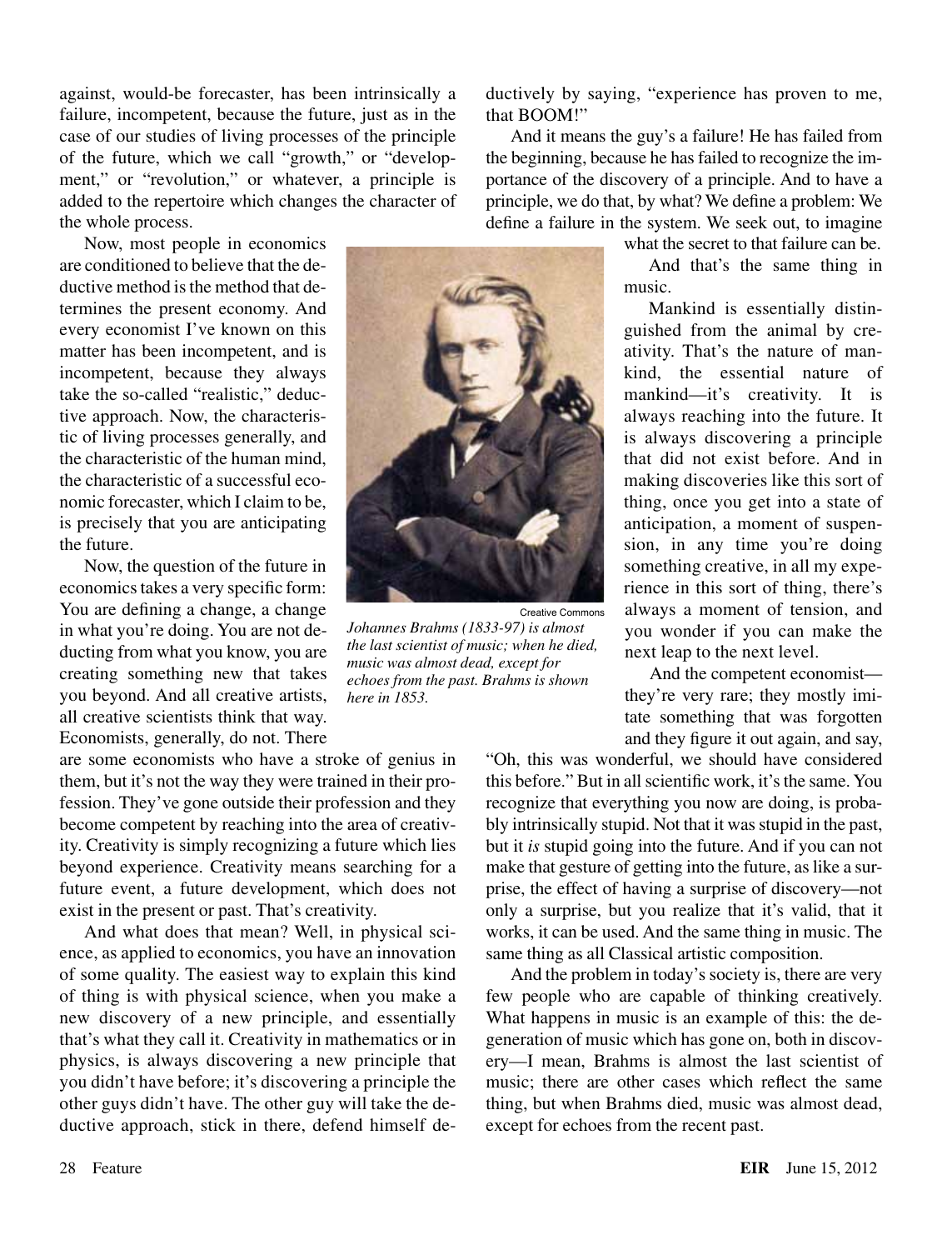And that was a long process: You had a period from Bach on, which was a great progress of discovery! Bach was a complete discovery! Discovery upon discovery, upon discovery! It's the same as the principle of forecasting.

So, the difference between man and the beast, is the beast is like an accountant. The beasts think like accountants, and accountants often think like beasts. Whenever you've had to deal with one, you'd know that. So that this principle of the future, the experience of the future, the future as a change for the better, a change for advancement, is a discovery of a new principle.

And this is expressed concisely in the work of Furtwängler, and all of us who have been exposed to Furtwängler as I have, have always had this sensation: You know you're listening to the future! That whatever his subject is, you're talking about the *future* of that subject-matter. Just as we should be doing in everything.

But we live in a society which is highly decadent. There's not much intelligence. Even the so-called scientists aren't too intelligent these days. They get less and less so. There is a process of degeneration which is going on now, which is carrying us toward the threat of the destruction of the human species. We're close to that now: Why? Because we didn't discover. Because we adopted looking into the past, or looking just to the present—like an animal, not like a human being! You try to keep pace with current opinion, you try to fit in, which makes you stupid.

And only with this sense of shame, of not being creative, the sense that you're doing the same old thing, when you should be doing something new, and fresh, that solves problems, that opens doors to things that you have never done before. Going to new planets, hmm? Going into space. Facing the problems of the defense of mankind, in terms of the Solar System. Something new, something fresh! Keep ahead of the process of deterioration and stagnation.

Anyway. And I think we should also point out some of the implications of our dear friends.

## **On the Subject of Riemann**

**Jason Ross:** Well, on the subject of Riemann, first, that was really fun: Because music really provides an affirmative view of what so often seems to be created negatively or provocatively, or in an anticipatory fashion in the sciences, and in music you can affirm it in a much clearer way. And for Riemann, the creation of new entireties was the primary substance of the universe, it wasn't the parts. When you take that away, you've got a real flatness. You don't have a lively personality any more. When you're in the prison of the senses, everything is flat, and there's no room for actual growth in it any more. In reality, the universe itself has a very complex personality, one in which you could say we play a role in developing, by our ongoing dialogue with it, by our changing conceptions of it, by our work that we do in changing it and shaping it. It is a real dialogue, it's a real musical dialogue.

Just one thing about Furtwängler: With some conductors, you can describe their conducting style almost as a *shtik*. Like, "this guy really likes to draw out things," or "this guy really, he's got. .." You can describe something about the notes and the way they perform notes and passages. When you try to describe Furtwängler, it ends up becoming a series, if you're talking about pieces or the actual notes, it ends up being a very dense specificity. Because the pieces are distinct, they have a distinct idea, a distinct personality. So, at best, when you describe him as a person, or as a conductor, you end up doing it in a very different way from the way you describe other conductors, I believe.

So, on the use of Riemann in this, and understanding economics in particular, just yesterday some of us went to a Global Space Exploration conference in Washington, D.C., and one of the discussion panels was about understanding the value of the space program. And it was a clear problem for everybody, that they didn't really have a way of distinguishing—I talked to the people afterwards—between the physical profit of science, and the financial profit of investing in the stock market; that they didn't really have a way of getting that across to people, or really have a good framework for understanding it themselves.

I'd like to bring up one specific example of what Riemann did, in terms of developing a non-localized idea of change. Typically, these terrible economists, these bad forecasters that Lyn was just describing, they see an economy as a system, at best, but a system that is composed of pieces, and then ordering among them.

To give a geometric example: The difference between a sphere and a watermelon is one where a large variety of local changes have been made. The sphere has been stretched out, and if you looked at it as a bunch of little pieces made out of watermelon skin, they've changed, they've deformed; you've gone from a sphere to a watermelon (**Figures 2 and 3**). The distinction be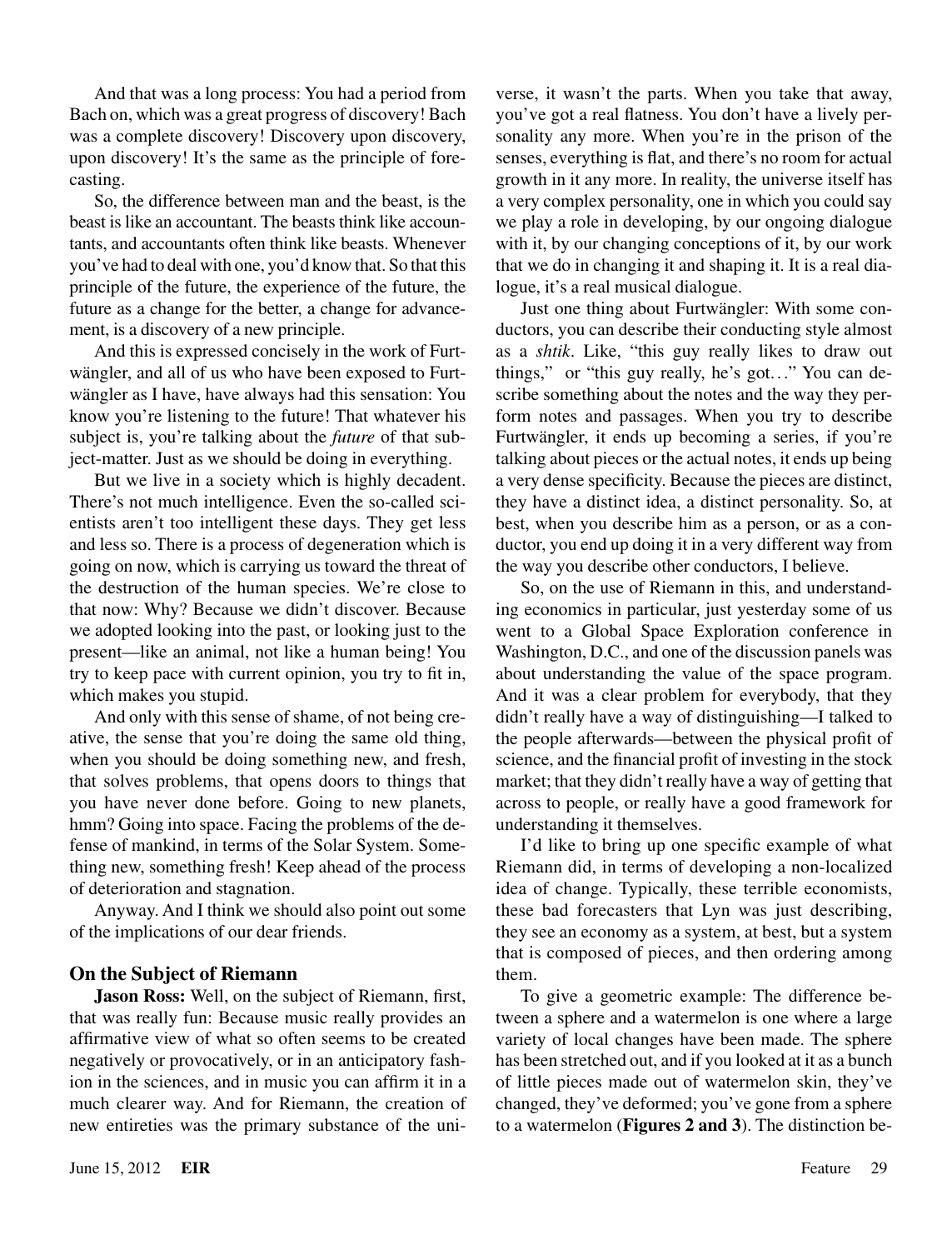FIGURE 2





Apollo weren't the same as the dollars before.<sup>4</sup> With a scientific investment, the payback isn't measurable as a scalar with the cost. With financial investments, you

invest money, you make money.

When you do that with Apollo, the different transcendental economy that you've got afterwards is expressed in a direct analogue, geometrically, with the difference between a torus and a sphere. Just to describe one difference between the two: On the sphere, any loop that you draw on a sphere, you can condense down to a point (**Figures 4-7**). That's not the case on a torus. If you've got a torus, and you can draw a loop that goes around it, like a little meridian line, you can't shrink that down to nothing. It's an irreducible loop (**Figures 8 and 9**).

That distinction between the two is a global difference. It's not one you can arrive at by any series of local changes: If you took a sphere, there's no way of changing any of the relationships among all the parts of that sphere, to arrive at a torus. It's a qualitative distinction.

#### **The Personality of Creation**

When you look at the problems that are plaguing modern science right now, say, just the failures in quantum mechanics, where, with Niels Bohr and others, the solution they proposed was to give up on ever finding the real cause of quantum effects, they ended up saying, "Look, we're going to stick with the senses. We're going to stick with the description of appearances, and we're going to, in fact, try to prove that it's impossible to know what the cause of these events are."

In reality, you don't really get a proof of randomness with their work. What you get is a lack of real study into the principles that are driving it from the future.<sup>5</sup> For example, life and cognition, where time doesn't operate the same way as it does in the abiotic.

tween say, a three- and a five-axis mill, or the U.S. economy before and after the Apollo program, where the payback from Apollo was measured, when it's measured in dollars, has the problem that the dollars after

<sup>4.</sup> See May 16 LPAC Weekly Report at http://larouchepac.com/ node/22713 and Ross's report at science.larouchepac.com/riemann. 5. See "A New Quantum Physics: Rejecting Zeus" at http://larouchepac. com/node/18081.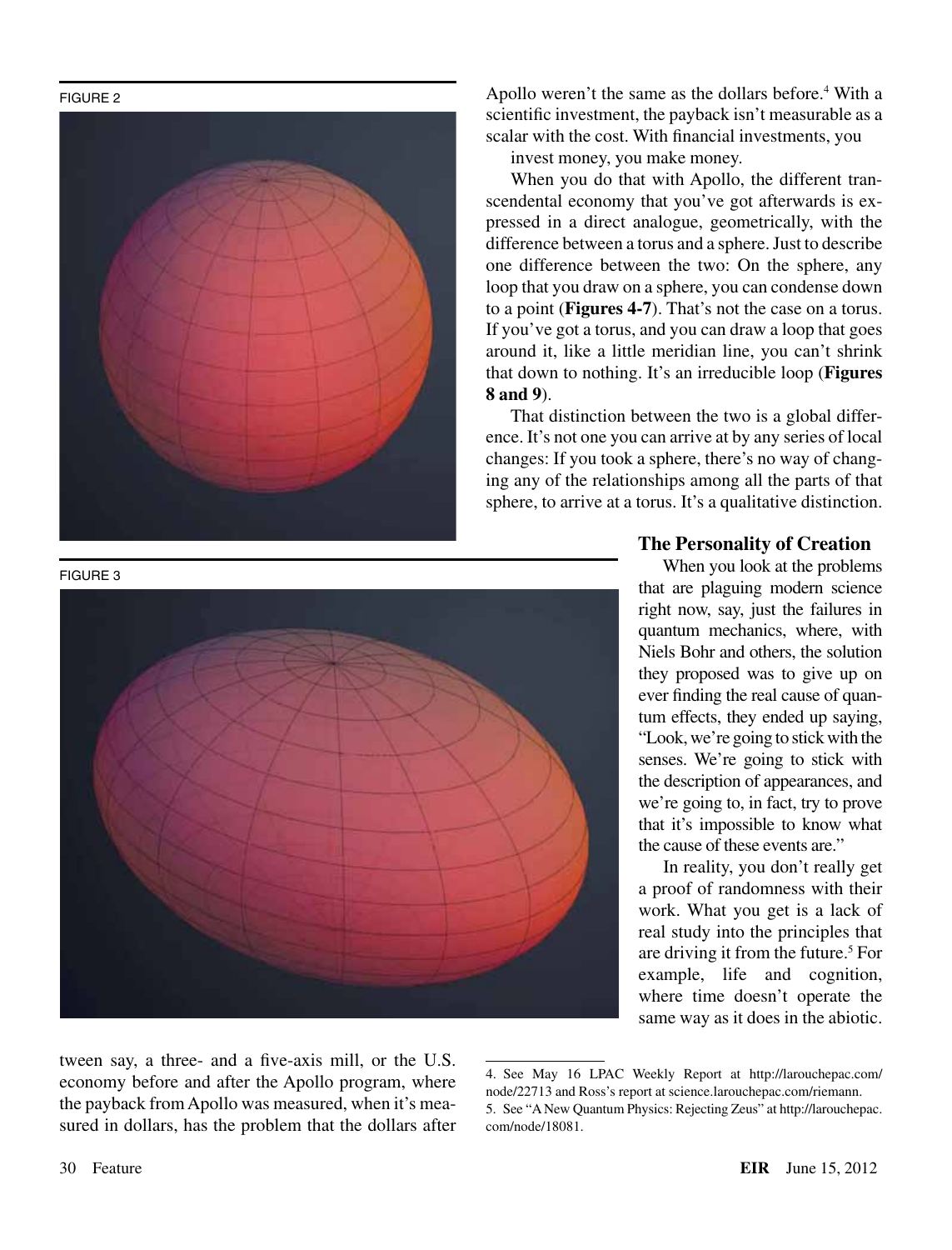#### FIGURE 4 FIGURE 5



FIGURE 6 FIGURE 7







So, I think, overall, if you look at what the method of science is, what the method of Kepler's vicarious hypothesis was, you have a system that you're inside, you've got a way of thinking that you're inside; and

then, you end up getting outside of it, through discovery, through metaphor, but not in a way that you're reaching to an already-existing outside. That is, the complexity is created from within, by a process inside,

June 15, 2012 **EIR** Feature 31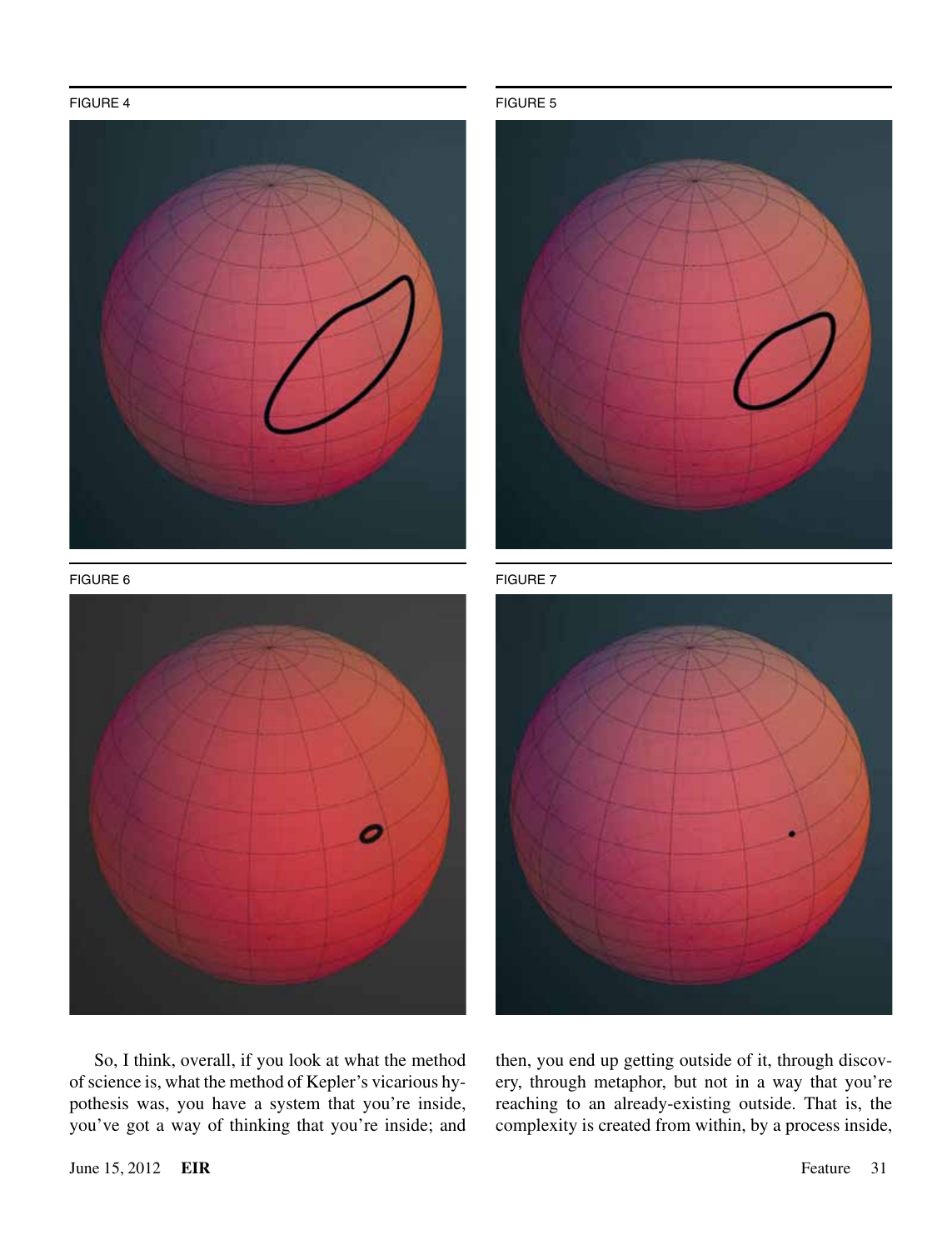FIGURE 8 FIGURE 9



however, which creates a higher complexity. So it has the feeling of stepping outside of a current state. However, that creation exists from within it, exists from what we do, standing inside of it.

On the universe as a whole, that characteristic activity is the personality of Creation. I was thinking about the issue of the pre-tone, that was being discussed: That when you've got the approach of Kepler's vicarious hypothesis, he creates an insoluble paradox that causes the hearer or the reader, to get a premonition of the sound of a solution, that doesn't yet exist; and creating that premonition in the mind of the hearer, is the key to communication. *That creation of a premonition is what exists in successful musical composition, that doesn't exist in a collection of sounds.*

So, I was struck by how well music, affirmatively creates a concept of what we might call it "outsidedness." It creates affirmatively a very clear idea of creativity, that you just can't do without it. The lessons we can learn from music are essential for a scientific approach, and the lack of a scientific, the lack of a Classical musical culture, is one of the major factors in the deterioration of science, because the concept of the universe as a whole becomes degraded to one of a world of sense-impressions that are around us, and the ability to grab onto the true reality, fades.

So, Planck and Einstein referred to this explicitly, on the question of quantum mechanics, where, in a discussion, the reference was made to Bach's fugues, that the standard idea of time, sensory time, is going to have to go, if we are to resolve some of the most troublesome



problems of modern physics. That the standard concept of time will not allow a resolution if they have the quantum paradoxes. And the higher idea of time that we get from life, or most clearly, from musical composition, that's going to be key, to then resolving, what might seem to be a physical problem, but one whose resolution can't lie in abiotic physics. There's no way in an abiotic laboratory that we're going to resolve quantum physics, for example.

**LaRouche:** Yep, exactly. It's the same thing. It's always reaching toward the relative future. And also, it's the difference between dead things and living things, because the process of life is what's crucial. All the things that don't fit the calculus, usually belong to the department of life. So that the action in the universe is motivated and controlled by life, the action of life, not life being controlled by the action itself. And that's the difference. It's the precursor viewpoint.

**Ross:** And they're precursors of a very specific, new type of personality, a very specific new kind of life. It's not flat. It's not a combination of the already-existing, it's something that's new in a way that's newly specific.

## **The Precursor Principle**

**LaRouche:** Well, this goes back right to the musical question: The composition of Classical musical composition as such, depends upon the precursor principle. Otherwise, there's no music. The music lies in the precursor function. It does not lie in the elements, but only in the precursor function. And if you don't have an efficient precursor function, you're just making noise.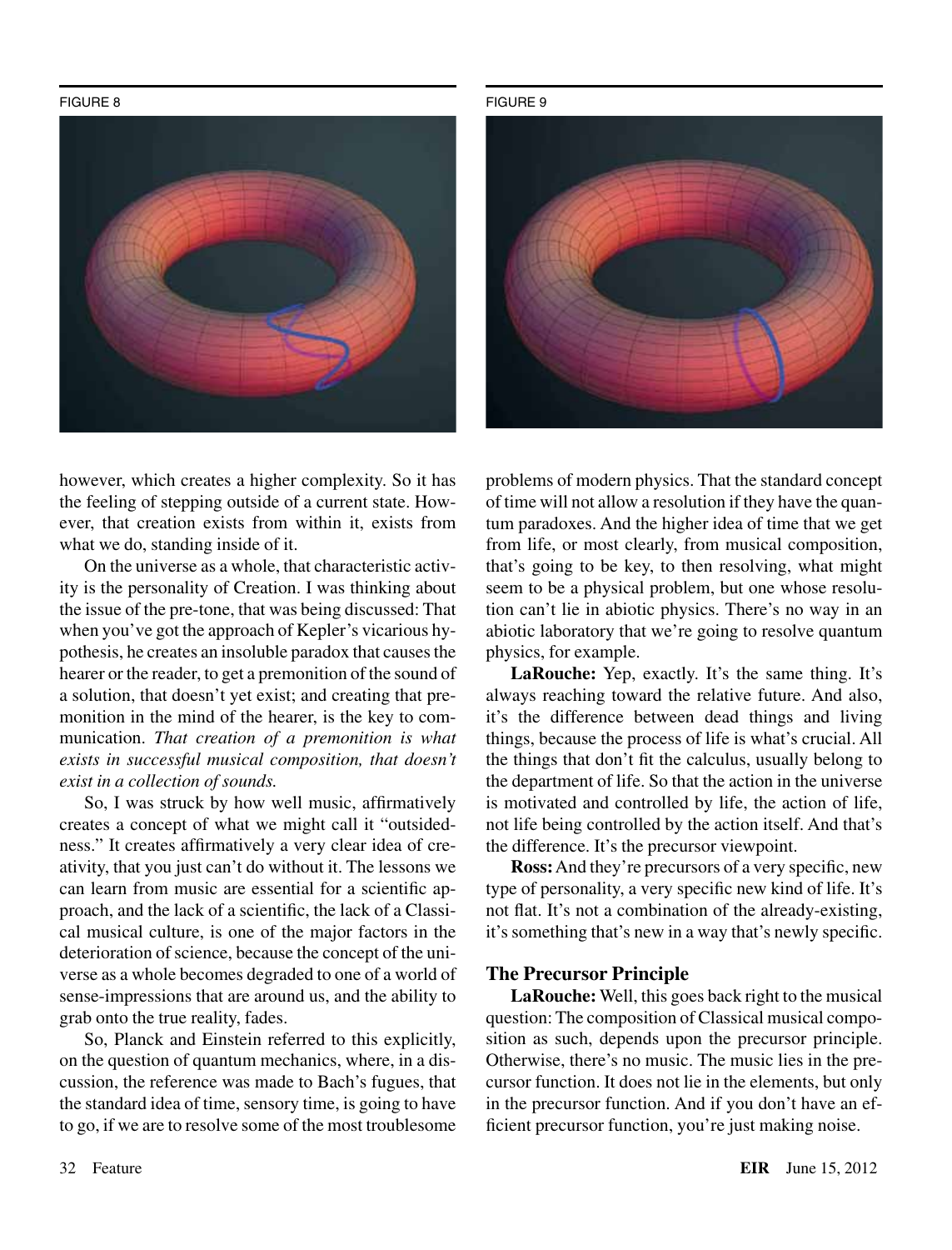And that's the point! That's the difference. Because the sense of life always involves this kind of precursor sense; you always get a precursor, an anticipation, that sort of thing. The solution lies there, the meaning lies there.

And we train people in schools and otherwise, "behave yourself," they say. And you say, "Just when you say that, I'm going to defy you, because you make me angry. I'm disgusted with you. You're trying to tell me to shut up about my precursors! And I don't want to hear any more from you, because we've heard that stuff before."

And that's exactly it: We have, in every area of life, in every area of human activity, specifically human, we have this precursor function. That's what distinguishes us from the dead. The non-living processes are what we call "dead" processes. Now, there are dead processes that function in the universe, but the dead processes function only because life drives them! If it's not the life from inside the process, it's life from outside the process that defines it.

And as in music, in actually performing it; for example, what moves it? What moves it is the mind of man, the power of the creative imagination, specifically, the principle of life. It's the fact of life itself, which defines the meaning of life. It's self-defining. Life itself is creativity. So, we have the three categories: We have the non-living; we think that's a category, and foolish people think that the non-living practical stuff is real; then you get the animal life, which has the instrumentality of life, but isn't able to create new forms of life; then you get the human prototype, and the human prototype is distinguished by the fact that we can innovate new *forms* of life. We create new forms of life, even though we don't change our own biology, we change our behavior, our biological behavior.

And this, then, becomes our connection to creativity. Just like you do when you're forecasting in economic forecasting: What are you looking at? You're looking at, on the one hand, dead things, and you're talking about what's controlling the motion and development of these dead things? Well, there's something living.

**Ross:** Right. That's real economics, as opposed to accounting, which, as you said, that's basically dead or beastly. Because when you make a system, if you try to create monetary economics, which is just such a ridiculous term; I mean, in a sane society, putting "monetary" and "economics" together, should sound like the beginning of a joke, because it can't possibly exist. You

know, you're basically saying, "We're going to take the projections, we're going to take the shadows of the real lively characteristics of mankind's power over nature, we're going to look at the shadows of the effects of that, and try to run our society based on a bunch of shadow puppets on a wall," as opposed to the specific, lively powers that're allowing us to exhibit such mastery.

## **An Act of Love**

**LaRouche:** It's anger against being bored to death, is what's important. That you know the fact of your doing the same old thing, all the time—that's boring! And therefore, life, and the meaning of life, and the meaning of creativity, is always rejecting the idea of a closed system, of a fixed system, of a system of perfection: This is the permanent rule. It's always inventing a new condition and discovering it's valid, that you can make it happen, and it actually is a principle of creativity.

And what you get in music, in Classical musical Composition: It's an organized system. It is absolutely unique. Like the role of, say, religious music. Now, there are a lot of problems in that area, but intrinsically, when you look at Bach, for example, the development of Bach, you get the same thing. That creativity, per se—and it gets outside of anything you know now what you have to do is, *do what you never did before.* And now discover what it is, what it is appropriately.

**Ross:** That's another one of the problems of people getting economic concepts today, is that because we have so de-industrialized, people, certainly younger people, don't have much familiarity with the real insides of what the human species does. And then, with education, it's similar to what you've got with the death of real musical culture, is that education just ends up being formulas and rules; you don't get inside it, the way you get inside of creativity, like really rediscovering how a piece ought to be performed, for example.

**Ogden:** And I think there's another point about that, is why is it, that with the influence of organizations like the CCF, the Congress for Cultural Freedom—which launched a *vicious* attack against Wilhelm Furtwängler. You know, he was actually interned, then there were denazification trials. He was not allowed to conduct for two years. This was a *vicious*, concerted attack, with a political intention. Why is it, since that point, that you had as a corollary of the decline of musical performance and composition, a decline of the moral standard of society as a whole?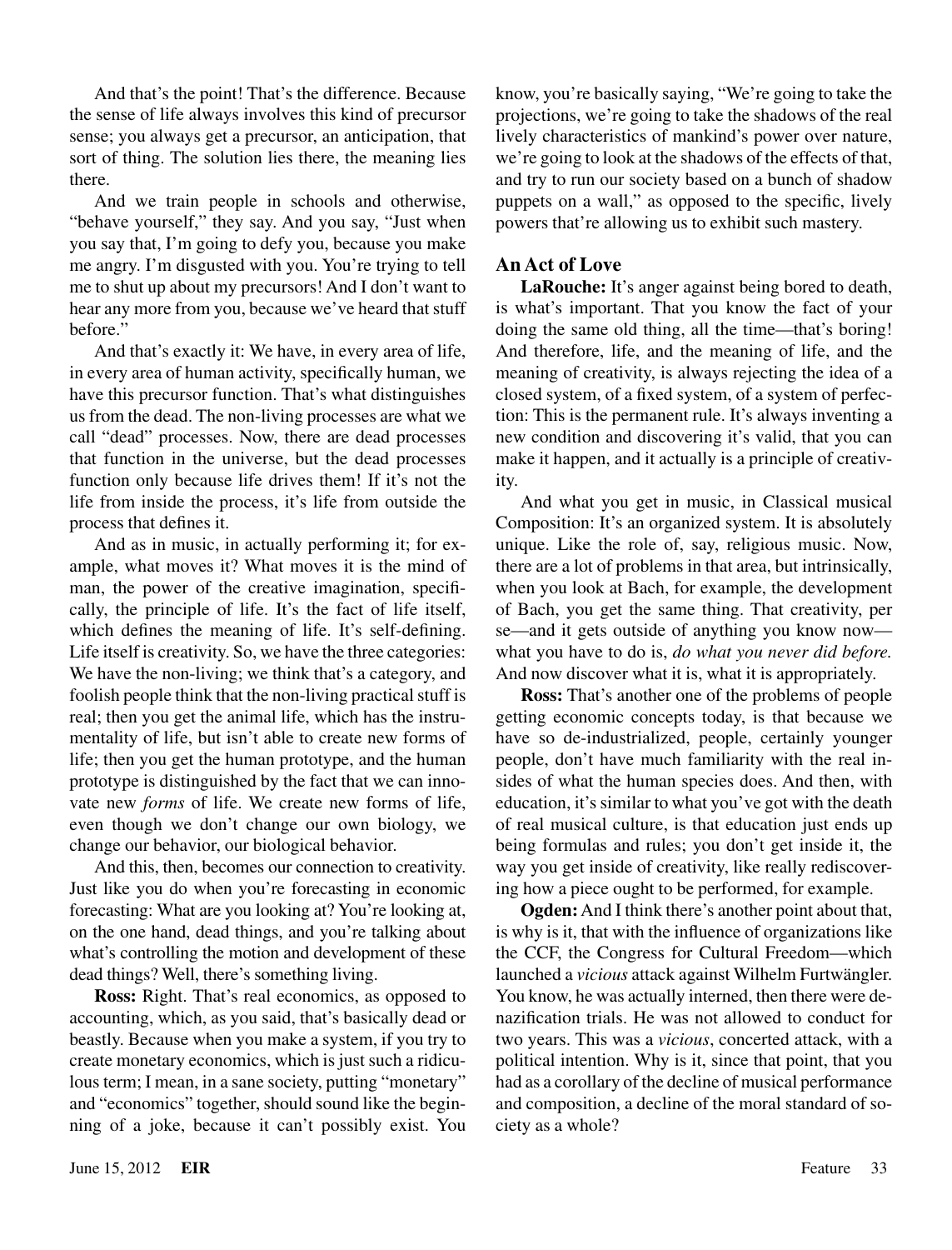And also, inversely, why is it, that the greatest scientists—Einstein, Planck, others—invariably, come across as being fundamentally good? And Furtwängler identifies this, precisely this. He says: Look, the deductive intellect can comprehend the parts as parts; can take this part, understand it; take that part, understand it. Maybe assemble these parts as blocks to built together. But the deductive intellect can *never* comprehend the unity of a whole.

The opposite of deduction, Furtwängler says, is love.

And it's only the passion which we identify as the intensity of love, of a religious, sacred quality of love, that can possibly allow the mind, the imagination, the passionate imagination, to tie the unity of the whole together.

And so, what's been done to musical composition, what's been done to scientific education, what's been done to culture

generally, has actually amputated, has cut off the access of the young child, for example, to the experience of real passion, or love in this sense, as the opposite of deductive. . .

**LaRouche:** See, it's the proper role of the parent and the teachers. It *is* an act of love: It's always bringing the young people up to a higher level. This is the essential thing, it's actually the passion in the teaching process, which is the same thing with the parents trying to develop their children. It's the passion that's involved in getting the child to discover a next step. It's not always "teaching the child what you want to teach them." It's stimulating the child to discover for themselves. The function of the parent and the teacher is largely that. It's not to teach somebody how to behave! It's to inspire them to discover how they should behave! And discover the experience of doing that. Then, that becomes a higher order of passion, as opposed to simply learning.

**Ross:** Yeah. Planck spoke about this. Earlier in his life, he got into a lot of big fights with Ernst Mach, who



*The Congress for Cultural Freedom (CCF) perpetrated a vicious attack against Furtwängler, as a result of which he was not permitted to conduct for two years. The destruction of Classical culture, wrought by the CCF, has its corollary in the decline of the moral standards of society as a whole. This pamphlet was issued by the LaRouche in 2004 Presidential campaign.*

had this sort of dead, systemic approach to how science is moved forward.

**LaRouche:** It was more than apparently dead—really dead!

## **The Passion To Discover The Cause of Things**

**Ross:** Okay, yes! Deadly, in fact.

And Planck had addressed it, also, from an emotional level. He said: You might be able, retrospectively, after scientific discoveries have been made, Mach, to come and lay out your categories of what these discoveries have in common. You know, Mach was a big fan of "economy," whatever the simplest description is.

Well, Planck, in a letter to him, had said, or in an article, had said: What steels the researcher in his most difficult moments of demanding thought? It's not the hope of finding a principle of economy! It's the passion to dis-

cover the cause of things. So, there's an emotional problem here, with this—he addressed the emotional problem that was represented by Mach's dead outlook.

**LaRouche:** And then came Bertrand Russell, after that: The worst!

**Ross:** Yes! It's passion. You know, kind of like "monetary economics" is a silly term, so should "evil" genius" be. You know, that really doesn't exist.

**LaRouche:** Well, in addition to what I think on this question of music, which is actually crucial, because there's nothing which is comparable with Classical musical composition, there's no other medium that has exactly that same quality. It doesn't exist. But we can learn from this process, we can learn this question, that the driver of it is passion. That's what makes it work!

But this idea, creativity, the experience of creativity, of creating something new, and being a participant in causing people to go through a new experience.

**Ross:** And it's a very direct kind of participation, it can't be at arm's length. To really hypothesize, you yourself are in it, you can't do it at arm's length.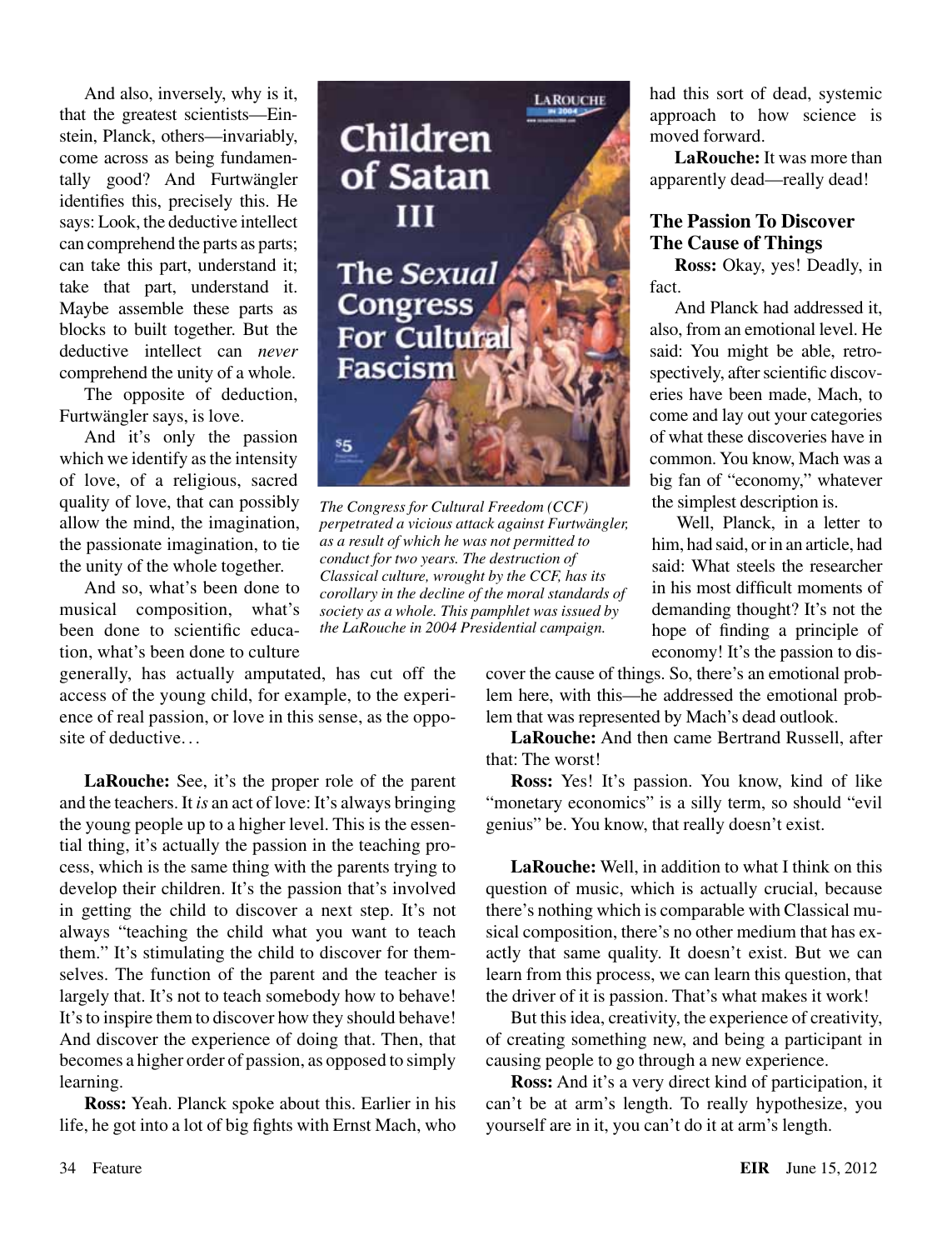

Société Wilhelm Furtwängler

Société Wilhelm Furtwängler

*Furtwängler's parents (right) had a great influence on his development: His father Adolf was a famous archeologist; his mother Adelheid was a Classicist, and a painter; her father was a philologist who translated the Greek Classics into German. Left: Wilhelm, as a boy, at the piano.*

**LaRouche:** No. You can't educate people *at*. You can't *at*-educate people!

**Ross:** No!

**LaRouche:** You have to inspire them! And that's the way it's done. You get the child *fascinated* with a problem, but bring the problem within the child's reach, give the child help to make that reach, but don't suppress them, don't tell them, "This is what you're going to learn." Tease them, provoke them, evoke in them the sense of a desire to solve the problem, and just drop a few hints here and there, which might help them solve the problem. Then they will have the benefit of the learning experience, the actual learning experience.

**Ogden:** Even on that subject, it's very much worth the exercise of going through and looking at the young Wilhelm Furtwängler. The development of him, the education of him, where did this genius come from? And constructing some of this context of him, it's fascinating! His father was a very famous archeologist, who worked with Heinrich Schliemann, the man who discovered the true existence of Homer's Troy.

His mother was also a Classicist, and a painter; her father was a philologist who spent his entire life translating the works of the great Greek dramatists into German. And in fact, he was a close friend of Johannes Brahms, and dedicated one of his books of translations of Sophocles' plays to Brahms! And similarly, his father was also a very close friend of Mendelssohn.

So, this is the family. And then, Furtwängler's teachers, significantly, one of the main teachers that he had as a child, was a man named Joseph Rheinberger, who also happened to be the composition teacher of Max Planck, and lived in Munich. So these two geniuses had a teacher in common.

And the way that Rheinberger would teach counterpoint, was not according to deductive, dry, blab school rules. The way he would teach the young Furtwängler counterpoint, is he said, "Here's a copy of Beethoven's Late String Quartets. I want you to study it, and discover the secrets of Beethoven. And so, Furtwängler you can imagine this young child, walking around the ruins of Athens with his father—his father took him to Athens to do these archeological digs with him—and in one of his back pockets, he would have a mini-score of Beethoven's string quartets, which he was intensely studying, and committed all of them to memory! He was famous for actually being able to sit down and play on the piano, note perfect, Beethoven's Late String Quartets, all four voices, without the score. And then, in the other pocket, his passion was not only for the tragedies of ancient Greece, but also of Shakespeare. And he said that his favorite play was *King Lear*.

So, this is the kind of childhood development of a *great* genius such as Furtwängler. And if you compare that, to what most people are *robbed* of today, then that very sense of injustice, should serve as motivation to win the kind of political fight that we're waging right now.